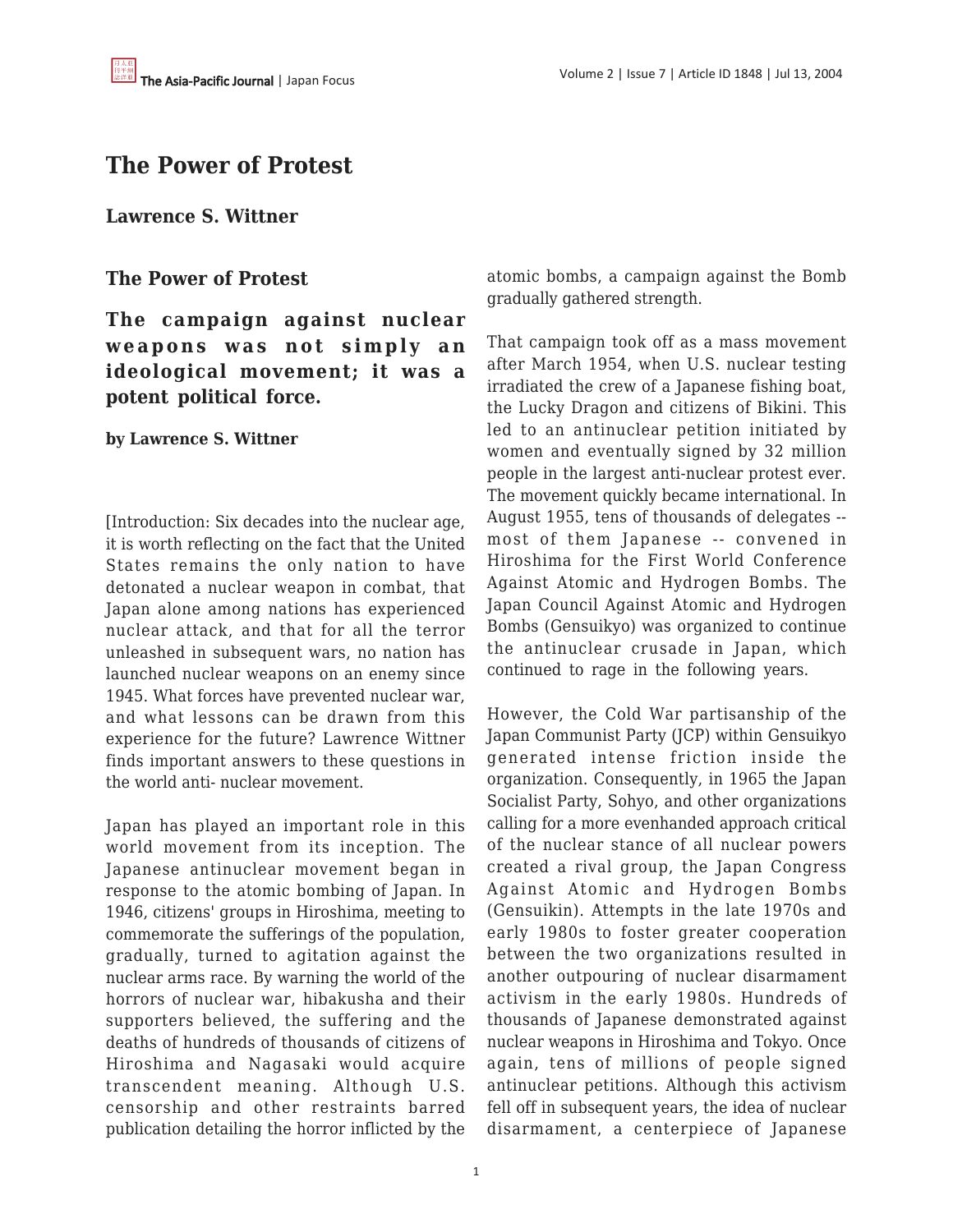pacifism, has retained enormous popular appeal. Polls in 1998 showed that 78 percent of the Japanese public favored the complete destruction of nuclear weapons.

In a post-9/11 world with a single superpower, what strategies will anti-nuclear activists devise to prevent nuclear war? With Japan dispatching troops to Iraq in violation of its own constitution, and with rising pressures to revise the constitutional ban on war, the issues are particularly salient for Japan. The answer to that question may hinge on the ability of antiwar and anti-nuclear activists to unify their movements. By Japan Focus coordinator]

One of the most striking facts about the modern world is that, for the past 58 years, we have managed to avoid nuclear war. After all, a nation that has developed weapons tends to use them. For example, immediately after the U.S. government built nuclear weapons, it employed them to destroy Japanese cities. Just as startling, a nation that has devoted vast resources to developing weapons usually does not get rid of them -- at least until it develops more powerful weapons.

But since August 1945, no nation has attacked another with nuclear weapons, and only a relatively small number of nations have chosen to build them. Also, those nations that have developed nuclear weapons have for the most part accepted nuclear arms control and disarmament measures: the Partial Test Ban Treaty; the Strategic Arms Limitation Treaties (I and II); the Intermediate-Range Nuclear Forces Treaty; the Strategic Arms Reduction Treaties (I and II); and the Comprehensive Test Ban Treaty. Why have they adopted these policies of nuclear restraint?

The answer lies in a massive grassroots campaign that has mobilized millions of people in nations around the globe: the world nuclear disarmament movement. Indeed, the history of nuclear restraint without the nuclear disarmament movement is like the history of civil rights legislation without the civil rights movement.

#### A message from the masses

Nuclear restraint did not come naturally to government officials, who initially viewed nuclear weapons as useful additions to their nations' military might.

This certainly included U.S. officials. Learning of the successful destruction of Hiroshima, President Truman called the atomic bomb "the greatest thing in history" and moved forward with the nuclear annihilation of Nagasaki. He also ordered the creation of a vast nuclear arsenal for the United States, including hydrogen bombs.

Truman's successor, Dwight Eisenhower, came to office with no interest whatsoever in nuclear arms controls or disarmament. Instead, Eisenhower favored what he called "massive retaliation" and the integration of nuclear weapons into conventional war. Nuclear weapons, Eisenhower declared, should "be used exactly as you would use a bullet or anything else." John F. Kennedy campaigned for the Presidency by pledging a U.S. nuclear buildup to close the supposed "missile gap" between the United States and the Soviet Union.

Even Jimmy Carter -- as much a man of peace as any who has reached the White House - championed the development of the neutron bomb and the MX missile. Ronald Reagan, of course, entered office as an opponent of every nuclear arms control treaty signed by his Democratic and Republican predecessors. Furthermore, he talked glibly about fighting and winning nuclear wars. His successor, George H. W. Bush, halted nuclear arms control and disarmament negotiations in one of his first acts in office.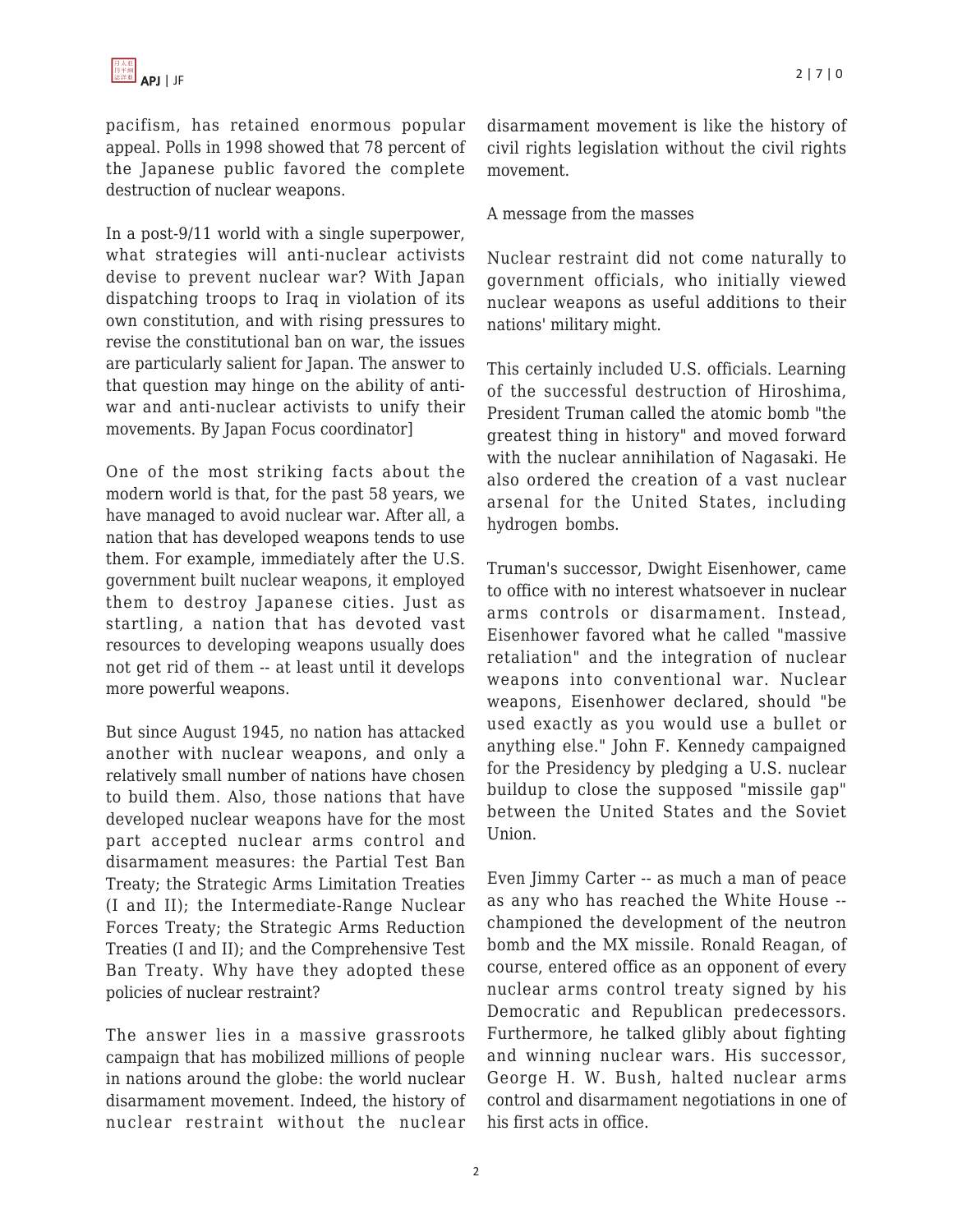But they all came around to rejecting nuclear war and championing nuclear arms control and disarmament measures.

This reversal occurred because of a massive, worldwide campaign of public protest against the nuclear arms race and nuclear war. Atomic scientists, pacifists, professional groups, religious bodies, unions, intellectuals, and just plain folks were horrified at the nuclear recklessness of government officials - including their own -- and demanded nuclear disarmament. Powerful anti-nuclear groups sprang up around the world. In the United States, they included the Federation of American Scientists, the Committee for a Sane Nuclear Policy (SANE), Women Strike for Peace, Physicians for Social Responsibility, and the Nuclear Weapons Freeze Campaign. These constituencies demanded that the nuclear arms race stop, that nuclear disarmament begin, and that nuclear war be banned. For the most part, the general public agreed. During the 1980s, polls found that 70 to 80 percent of Americans supported the Nuclear Freeze proposal for a Soviet-American treaty to halt the testing, development, and deployment of nuclear weapons. The waging of nuclear war inspired widespread popular revulsion.

This public resistance to nuclear weapons startled government officials and gradually pushed them back from implementing their nuclear ambitions. As U.S. Secretary of State John Foster Dulles put it, there had developed "a popular and diplomatic pressure for limitation of armament that cannot be resisted by the United States without our forfeiting the good will of our allies and the support of a large part of our own people." When the Soviet Union began a unilateral halt to nuclear testing in 1958, the U.S. government could no longer resist. Testing was "not evil," Eisenhower remarked in exasperation, but "people have been brought to believe that it is!" And so the U.S. and British governments joined the Russians in halting nuclear testing. When some Eisenhower administration officials called for greater flexibility in the use of nuclear weapons, the President brushed them off. "The use of nuclear weapons," he said, "would raise serious political problems in view of the current state of world opinion."

The Kennedy administration also felt besieged by protests against nuclear weapons. According to the minutes of a November 1961 National Security Council meeting, "the President voiced doubts that we could ever test in Nevada again for domestic political reasons," while the U.S. ambassador to the United Nations, Adlai Stevenson, "pointed up the difficulty of testing at Eniwetok." Ultimately, Kennedy turned to Norman Cousins, the founder and co-chair of SANE, and urged him to use his meeting with Nikita Khrushchev to smooth the path toward a nuclear test ban treaty. That's just what Cousins did, and the result was the Partial Test Ban Treaty of 1963. Jerome Wiesner, Kennedy's White House Science adviser, gave the major credit for the treaty to SANE and Women Strike for Peace. According to McGeorge Bundy, Kennedy's national security adviser, the treaty "was achieved primarily by world opinion."

When it came to the Vietnam War, Bundy recalled, the U.S. government did not dare to use nuclear weapons. Why? There would have been a terrible public reaction abroad, Bundy said; even more significant was the prospect of public upheaval in the United States, for -- as he recalled -- "no president could hope for understanding and support from his own countrymen if he used the bomb." Explaining his own restraint in the war, Richard Nixon recalled bitterly that, had he used nuclear weapons or bombed North Vietnamese dikes, "The resulting domestic and international uproar would have damaged our foreign policy on all fronts."

Taking "yes" for an answer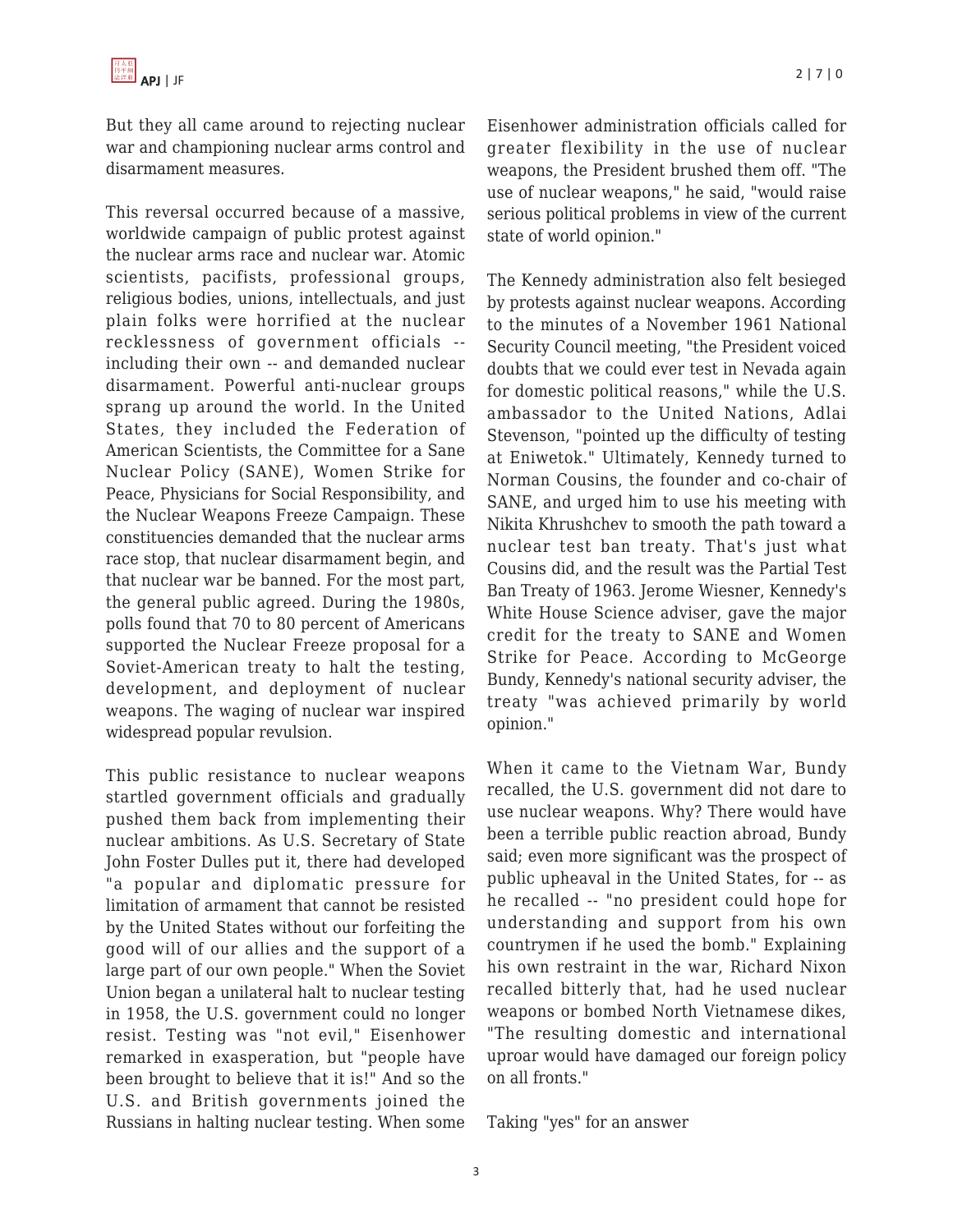Even the hawkish Ronald Reagan had the good sense to get out of the way of the political steamroller. In an effort to dampen popular protest against his nuclear buildup, he endorsed the "zero option -- a proposal to remove all the intermediate range nuclear missiles from Europe. Then he dropped plans to deploy the neutron bomb. Then he agreed to abide by the provisions of SALT II -- though it was never ratified and, during the 1980 campaign, he had condemned it as an act of "appeasement." Although Reagan proceeded with the deployment of U.S. missiles in Western Europe, he was so rattled by the massive protests against them that, in October 1983, he told his startled secretary of state: "If things get hotter and hotter and arms control remains an issue, maybe I should go see [Soviet Premier Yuri] Andropov and propose eliminating all nuclear weapons." And, despite protests from his advisers, he did propose that, in a remarkable speech in January 1984. Moreover, as early as April 1982 he began declaring publicly that "a nuclear war cannot be won and must never be fought." He added, "To those who protest against nuclear war, I can only say: 'I'm with you!'"

All this happened during Reagan's first term in office, during the reigns of Leonid Brezhnev, Andropov, and Konstantin Chernenko in the Soviet Union -- before the advent of Mikhail Gorbachev.

Gorbachev's rise to power in March 1985 removed the Soviet stumbling block in the path of arms control and disarmament agreements, for the new Soviet party leader was a movement convert. Gorbachev's "New Thinking" -- by which he meant the necessity for peace and disarmament in the nuclear age - - came from a well-known anti-nuclear statement by Albert Einstein in 1946, reiterated in the famous Russell-Einstein appeal of 1955. Gorbachev's advisers have frequently pointed to the powerful influence of the nuclear disarmament campaign upon the Soviet leader, and Gorbachev himself declared that the new thinking took into consideration the conclusions and demands of the antiwar organizations and anti-nuclear activists.

Gorbachev met frequently with leaders of the nuclear disarmament movement and often followed their suggestions. On the advice of nuclear disarmament activists, he initiated and later continued a unilateral Soviet nuclear testing moratorium, decided against building a Star Wars antimissile system, and split the issue of Star Wars from the Intermediate Nuclear Forces Treaty, thus taking the crucial step toward the 1987 agreement that removed all intermediate-range nuclear missiles from Europe.

When Gorbachev suddenly called the U.S. bluff by agreeing to remove all the Euromissiles (the zero option), it horrified NATO's hawks - including Margaret Thatcher in Britain, the Christian Democrats in West Germany, and key Republican leaders in the United States, such as Robert Dole, Jesse Helms, and Henry Kissinger. But, as U.S. Secretary of State George Shultz recalled: "If the United States reversed its stand now . . . such a reversal would be political dynamite!" Or, as Kenneth Adelman, Reagan's hawkish director of the Arms Control and Disarmament Agency, put it: "We had to take yes for an answer."

In response to anti-nuclear agitation during these years, there were also important shifts in other lands. New Zealand banned nuclear warships in its ports; Australia refused to test MX missiles. India halted work on nuclear weapons, and its prime minister, Rajiv Gandhi, joined with Gorbachev in calling for nuclear abolition. The Philippines adopted a nuclearfree constitution and shut down U.S. military bases that housed nuclear weapons. South Africa scrapped its nuclear weapons program. No new nations joined the nuclear club.

Although the movement began to decline in the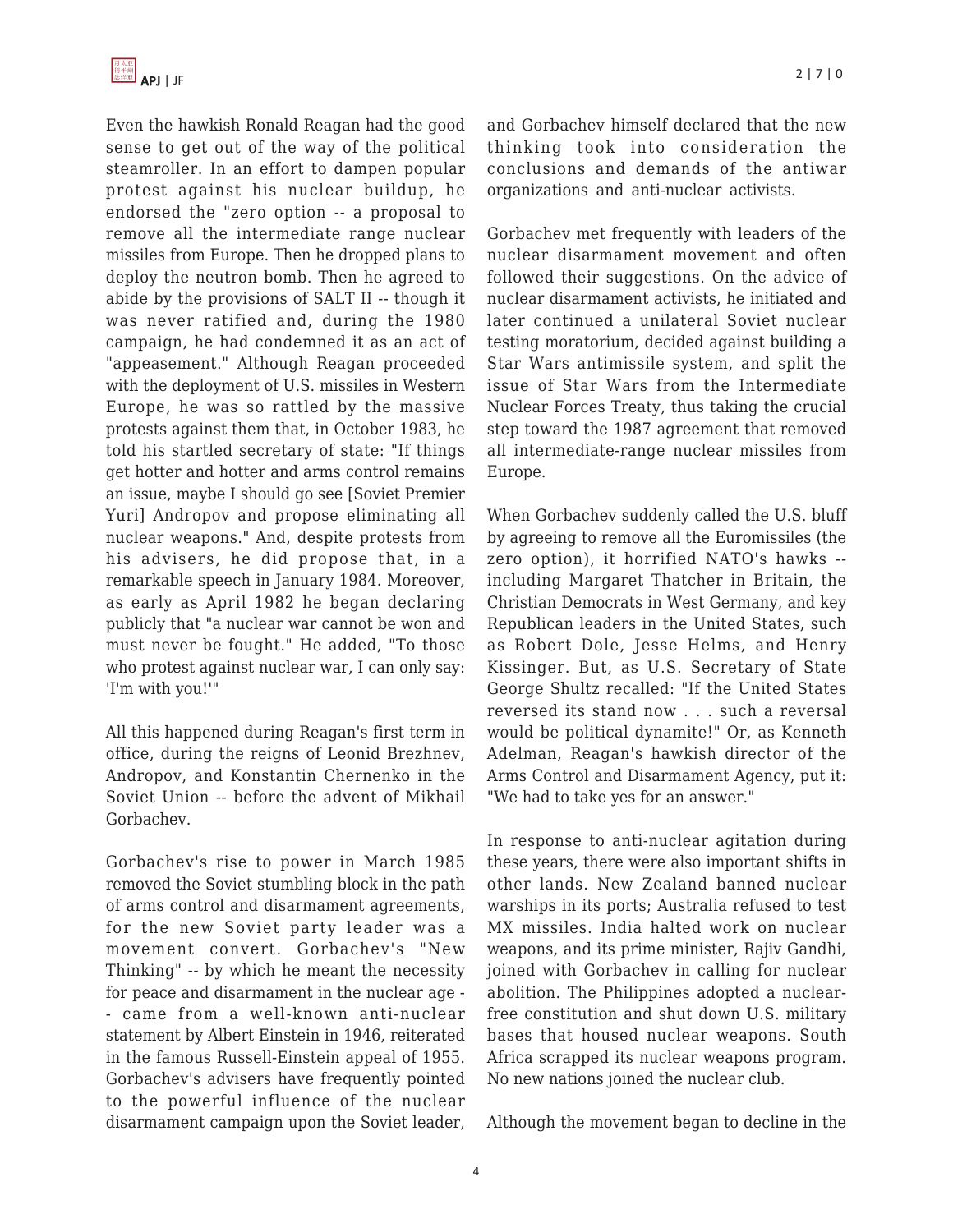late 1980s, it retained some influence. President George H. W. Bush and his secretary of state, James Baker, felt that Reagan had moved too fast and too far toward nuclear disarmament and abruptly halted disarmament negotiations. But their reluctance soon collapsed.

The U.S. and British governments wanted to significantly upgrade short-range nuclear forces in Western Europe. However, a number of West European governments, frightened at the prospect of a revival of public protest, resisted. When Gorbachev unilaterally removed short-range missiles from Eastern Europe, thus encouraging popular protests against the missiles in Western Europe, Baker was horrified. "We were losing the battle for public opinion. We had to do something," he wrote in his memoirs. "NATO could not afford another crisis over deploying nuclear weapons. The alliance . . . would not be able to survive." Thus, the Bush administration backed off and agreed to negotiate missile reductions. Eventually, in a sharp departure from past practice, it unilaterally withdrew its short-range missiles from Western Europe.

## Stopping the tests

The impact of the anti-nuclear movement upon nuclear testing was even more direct. Since the mid-1980s, disarmament groups around the world had been working to stop underground nuclear weapons explosions. Thanks to their pleas, Gorbachev initiated and continued his unilateral nuclear testing moratorium. But, after eighteen months of Reagan administration rebuffs to the moratorium and to a test ban treaty, in February 1987 the Soviets resumed testing. This setback, however, only heightened anti-nuclear agitation.

Protesters organized large demonstrations at the Nevada Test Site. Police arrested thousands of Americans each year for nonviolent civil disobedience. Inspired by these actions, a massive Nevada-Semipalatinsk nuclear disarmament movement emerged in the Soviet Union, eventually forcing the closure of the Soviet nuclear test sites.

Meanwhile, sympathetic members of Congress introduced a variety of bills to halt U.S. nuclear testing. In 1991, pressed hard by disarmament groups, they pushed for action again. The final legislation, passed in the summer of 1992, halted underground nuclear testing for nine months, placed strict conditions on further U.S. testing, and required test ban negotiations and an end to U.S. testing by late 1996.

Having halted U.S. and Soviet nuclear testing, the movement pushed on in the following years to secure the Comprehensive Test Ban Treaty (CTBT). During his presidential campaign, Bill Clinton -- recognizing the popular appeal of ending nuclear testing -- had pledged to support the test ban treaty. But after he entered the White House in January 1993, Clinton began to renege. Disarmament groups and anti-nuclear members of Congress stirred up a test ban campaign later that year, and the administration extended the U.S. nuclear testing moratorium, pressed other nuclear powers to join it, and began worldwide efforts to secure a treaty. Finally, in September 1996, representatives of countries around the world celebrated the signing of the CTBT. Speaking at the U.N. ceremonies, U.S. Amb. Madeleine Albright declared: "This was a treaty sought by ordinary people everywhere, and today the power of that universal wish could not be denied."

That is the good news.

## What can be done?

The bad news is that since the end of the Cold War popular pressure against nuclear weapons has waned, and -- as a result -- hawkish government officials have felt freer to go about their traditional business of preparing for war,